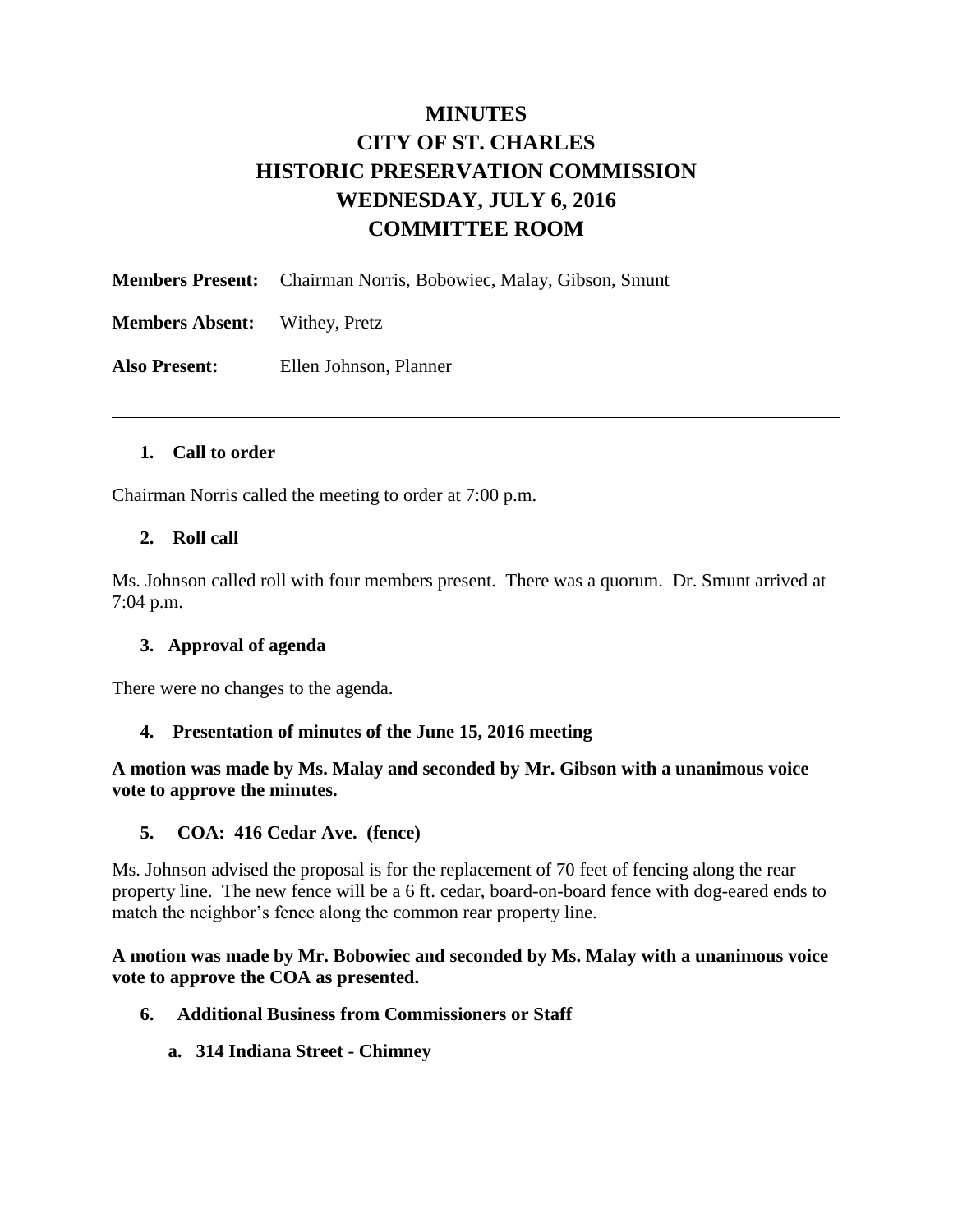Historic Preservation Commission Minutes  $-$  July 6, 2016 Page 2

Ms. Johnson said the homeowner is installing a new HVAC system which will no longer require use of the chimney for ventilation purposes. He is seeking feedback on removing/replacing the chimney.

Commissioners had no major concerns with removing the chimney as long as the siding and roof were covered up with similar materials to appear as if the chimney had never been there. However, if the homeowner decides to keep the chimney in place, it needs to be structurally sound.

Dr. Smunt suggested taking the chimney down to just below the roof eaves and leaving the rest of the structure. This would allow future use of the chimney if someone decides to reactivate it for another use.

Mr. Bobowiec said the homeowner should make sure his water heater isn't vented into the chimney.

# **b. Jones Law Office sign**

Ms. Malay passed around a photo of the proposed sign. It will include some pictures and historical information. She said it is similar to other signs posted in parks around the city. The materials will be decided once the sign company knows the layout. However, she said it will most likely have a 4 x 4 cedar base.

Dr. Smunt asked if she compared the cost of this sign to the one posted at the History Museum. Ms. Malay said it was a \$2,000 difference. She said the stand may be temporary due to the possibility of having a universal sign style throughout Camp Kane in the future.

# **c. Landmarks research**

Ms. Malay said she is waiting to hear back from the property owner of 514 Oak St. to see if she has any historical information on the house and if she agrees with having the property landmarked. She said the property does not have any historical significance; the significance findings will be based on the architecture of the structure.

Ms. Johnson noted the Darwin Millington Homestead historic landmark nomination will be presented at the Planning & Development Committee meeting on July 11.

# **d. 2016 Projects**

# **i. Residential Design Guidelines update**

Chairman Norris stated City staff is looking to keep the design guidelines fresh and updated. He asked if the Commissioners would like to review the guidelines to identify areas in need of improvement as one complete document or one chapter at a time.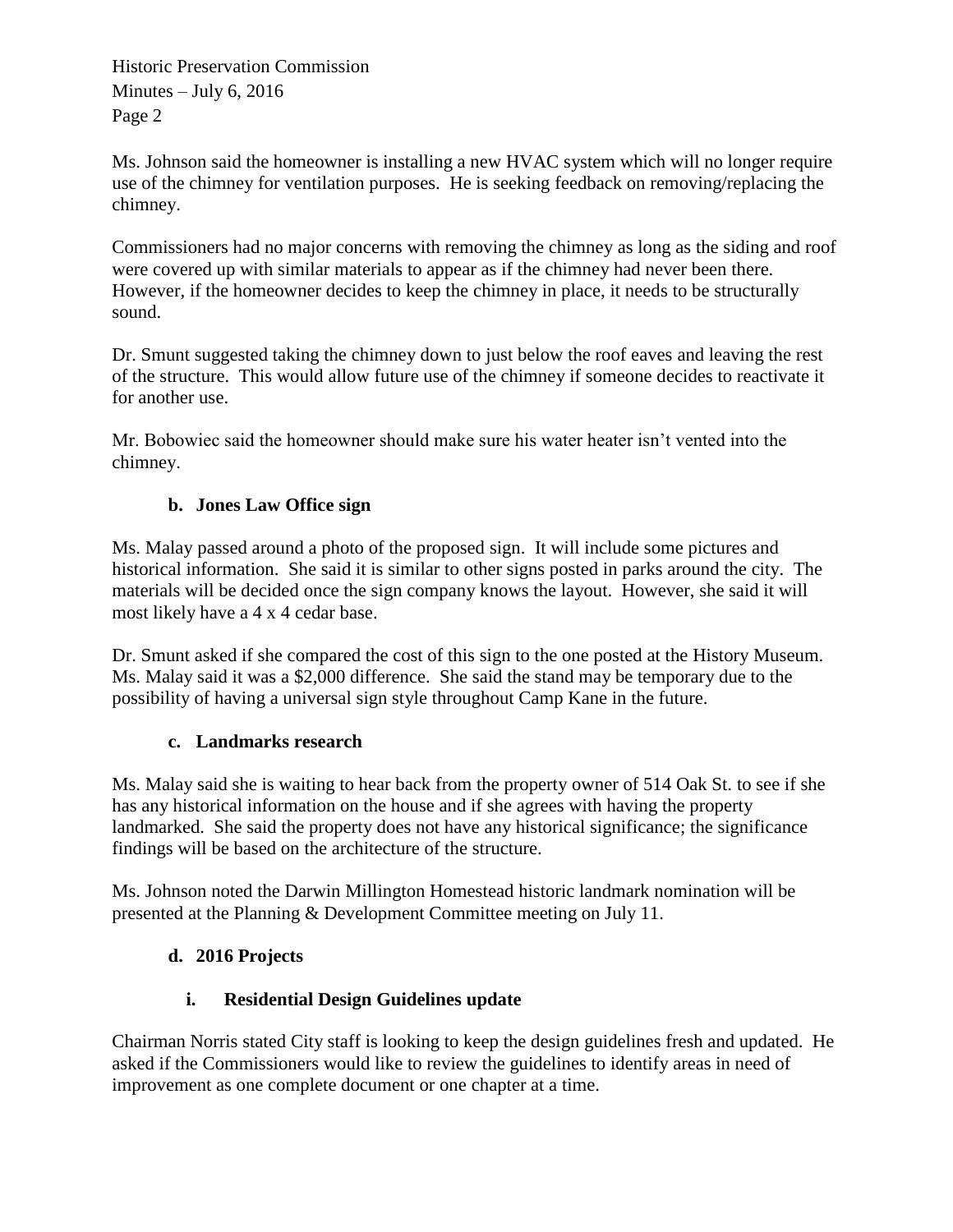Historic Preservation Commission Minutes  $-$  July 6, 2016 Page 3

Dr. Smunt suggested working on one chapter at a time. Ms. Malay asked if they could get a printed copy of each chapter versus reviewing them online. Chairman Norris felt they should let staff decide which chapters to work on first, and the Commissioners could then work off of the hard copies they provide.

Dr. Smunt felt a big improvement could be made by adding photos or graphics to go along with the text. Ms. Malay said they may also be able to take this opportunity to simplify the wording.

# **ii. Survey of Pottawatomie area**

Ms. Johnson had copies of the most recent CLG matching grant application packet. She said applications will most likely be due in February of 2017. She said architectural surveys are an eligible grant project, and asked what requirements the state imposed with the last application that caused the Commission to deny the grant.

Ms. Malay said the restrictions were noted after the grant was received, not in the application. She said it had to do with the qualifications required of the person conducting the survey, which added significantly to the cost. Ms. Johnson noted they would need to check with IHPA before submitting the application to make sure they meet all requirements.

Dr. Smunt said he thinks the survey is a good idea for a project because it will not require the Commission's manpower. He said they can hire a contractor to do the work.

Chairman Norris suggested they all take the application home to review and come together at a future meeting to complete it as a group.

### **iii. City Council Tour**

Ms. Malay felt this should be a top priority for this year. Chairman Norris asked if it should be the same tour they have been giving, or if it should be more unique for the City Council. Mr. Gibson said to keep their interest, it should be narrowed down to include the projects that the Historic Preservation Commission was involved in.

Ms. Malay said to save time they could talk about neighborhoods and areas instead of individual houses.

Chairman Norris suggested reviewing the map of landmarked properties to determine which ones should be included in the tour. Dr. Smunt noted it might be a good idea to give the Council a tour of the Pottawatomie area prior to doing the survey to educate them on the importance of the architecture in that area. He felt it might help the Commission gain their support if/when it came time to form a district in that area.

Mr. Gibson said he would like to include COA projects that were brought before the Commission to show the impact they have had.